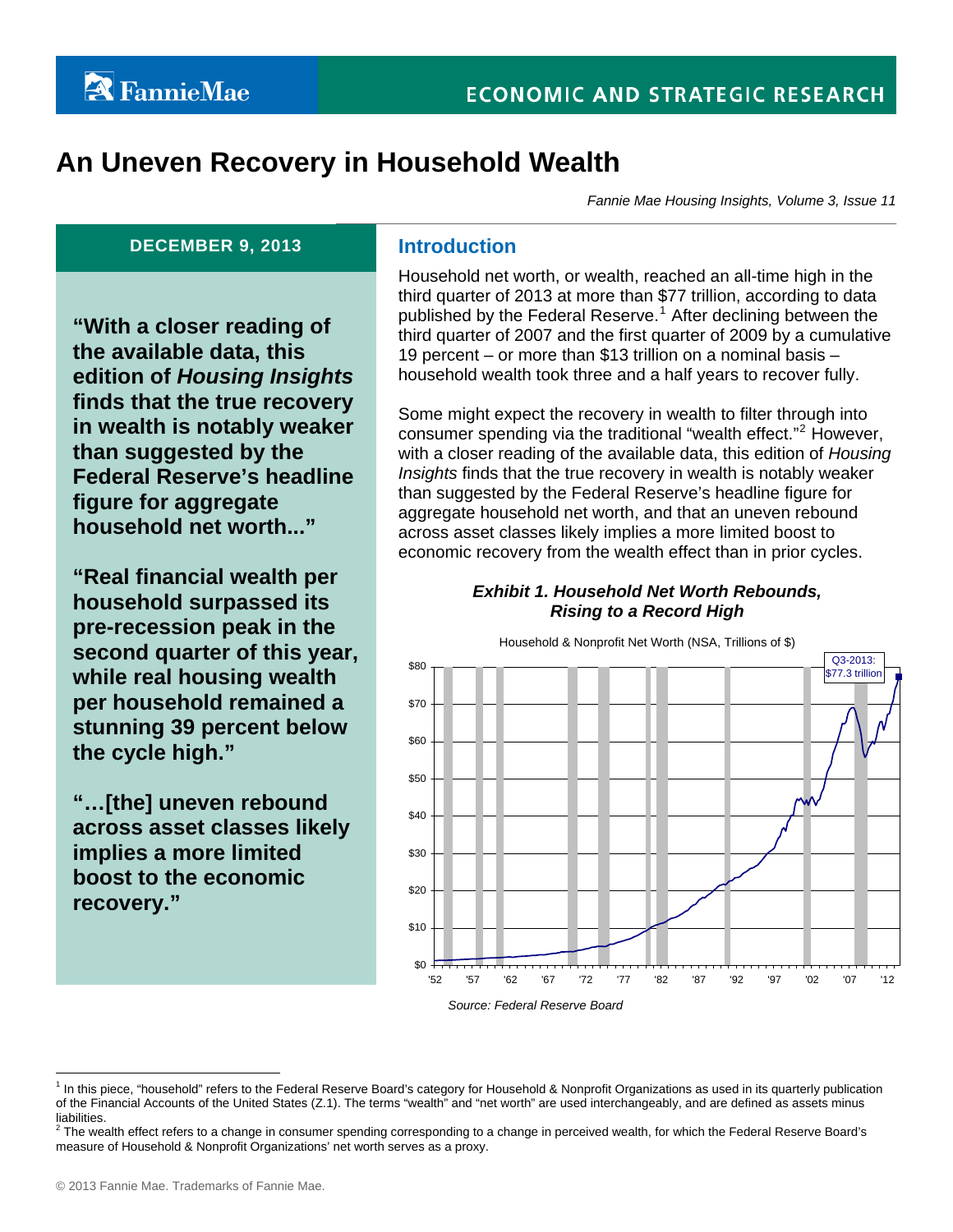# **On Closer Inspection, the Wealth Rebound Appears Less Impressive**

Nominal aggregate household wealth is now roughly 12 percent above its previous peak in the third quarter of 2007. However, after adjusting for inflation and the number of households, real net worth per household is still below the level reached nearly six years ago<sup>[3](#page-1-0)</sup>.



#### *Exhibit 2. Real Wealth Per Household Remains Below 2007 Peak…*

*Source: Federal Reserve Board, Bureau of Economic Analysis, Census Bureau*

This trend compares unfavorably to previous cycles in inflation-adjusted net worth per household since the 1970s. A full 26 quarters from the cycle peak, only the 1973-75 and the current cycle (which peaked in the first quarter of 2007) failed to recover the loss in real net worth per household. At the same point of the 1980-82, 1990-91, and 2001 cycles, net worth per household sat 20 percent, 10 percent, and 17 percent, respectively, above its cycle high. Furthermore, net household formations decelerated sharply during the "Great Recession" due in part to the depressed economy. Had net household formations continued at their pre-recession pace, the recovery in real wealth per household would be even weaker.

### *Exhibit 3. …And Its Recovery Lags Previous Net Worth Cycles*



<span id="page-1-0"></span> $3$  We use the Bureau of Economic Analysis personal consumption expenditures chain price index to convert the nominal value of wealth to an inflationadjusted value. To derive wealth per household, we use household counts from the Bureau of the Census Housing Vacancy Survey.

 $\overline{a}$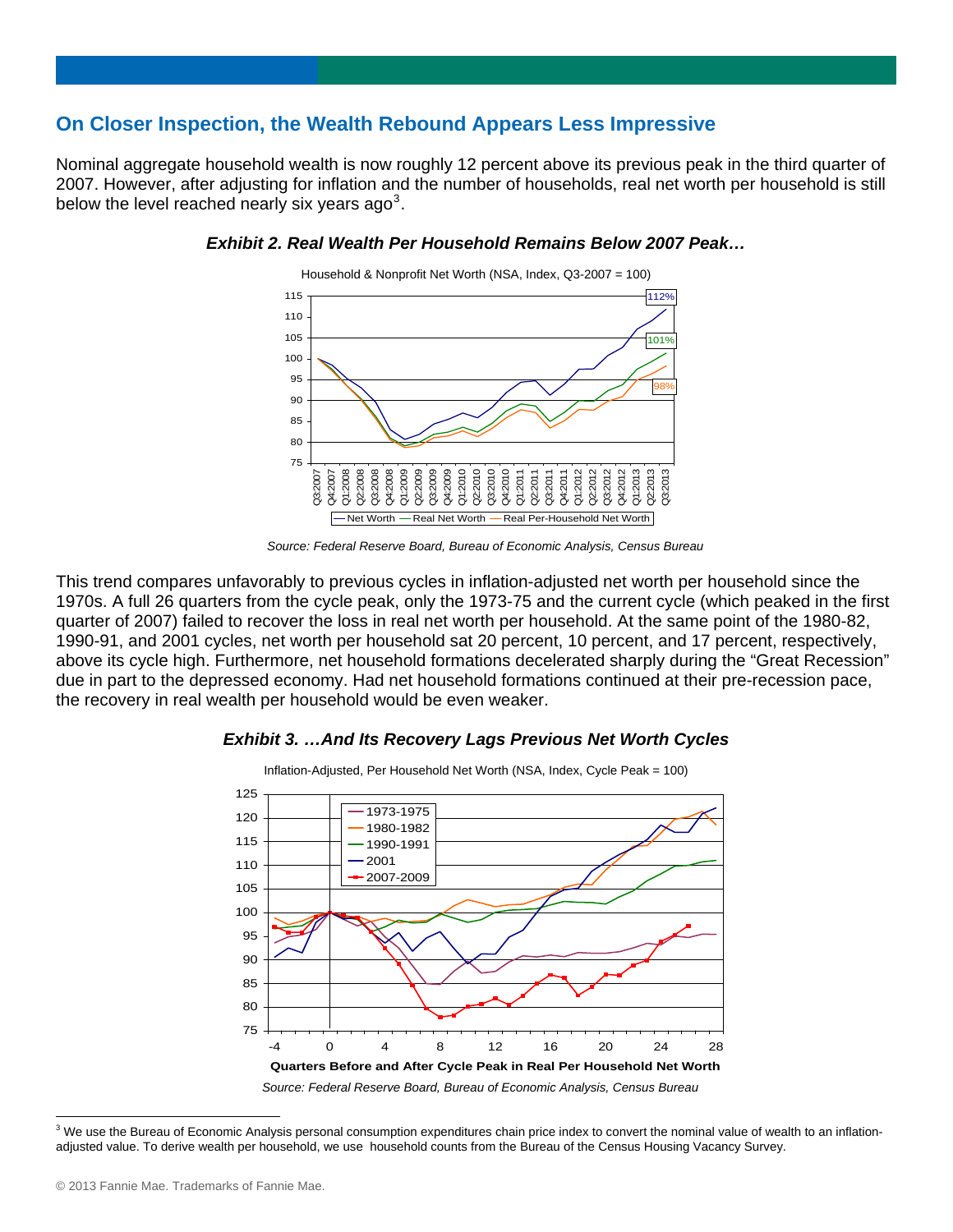# **Recovery in Housing Wealth Lags Financial Wealth**

The ongoing improvement in aggregate net worth masks uneven performance among asset classes. As it might be expected due to the severe housing downturn during the 2007-09 recession, households' housing wealth – defined as the total value of household residential real estate assets minus home mortgage debt outstanding – fell at a faster rate than total net worth. This contrasts with a relatively more modest decline and more rapid rebound in financial wealth, defined as the total value of household financial assets minus non-mortgage liabilities.<sup>[4](#page-2-0)</sup> Housing wealth peaked in the first quarter of 2006 and fell a cumulative 55 percent over three years before reaching bottom.<sup>[5](#page-2-1)</sup> Despite robust home price gains during the past year, housing wealth remains 28 percent below its prior peak. By contrast, financial wealth peaked later – in the third quarter of 2007 – and posted a 17 percent drop over a period of a year and a half before trending up and reaching an all-time high. However, as is the case with aggregate household wealth, when adjusting for inflation and the number of households, the recovery in housing wealth is even less inspiring. Real financial wealth per household surpassed its pre-recession peak in the second quarter of this year, while real housing wealth per household remained a stunning 39 percent below the cycle high. This is by far the worst performing recovery in inflation and household adjusted housing wealth since record keeping began in 1952.



*Exhibit 4. Recovery in Housing Wealth Lags Financial Wealth* 

 *Source: Federal Reserve Board, Bureau of Economic Analysis, Census Bureau*

 $\overline{a}$ 

<span id="page-2-0"></span><sup>&</sup>lt;sup>4</sup> Financial assets of the household and nonprofit sector include deposits (checkable, currency, savings, money market, etc.), equities, bonds, mutual funds, etc.<br><sup>5</sup> Thie is in

<span id="page-2-1"></span>This is in contrast to the CoreLogic national home price index (used for the calculation of the Federal Reserve's measure of household residential real estate assets), which did not fully trough until the first quarter of 2012. Household real estate *wealth* reached a cyclical bottom much earlier, in the first quarter of 2009, as a result of a persistent downward trend in home mortgage debt outstanding resulting from both mortgage pay-downs and write-offs.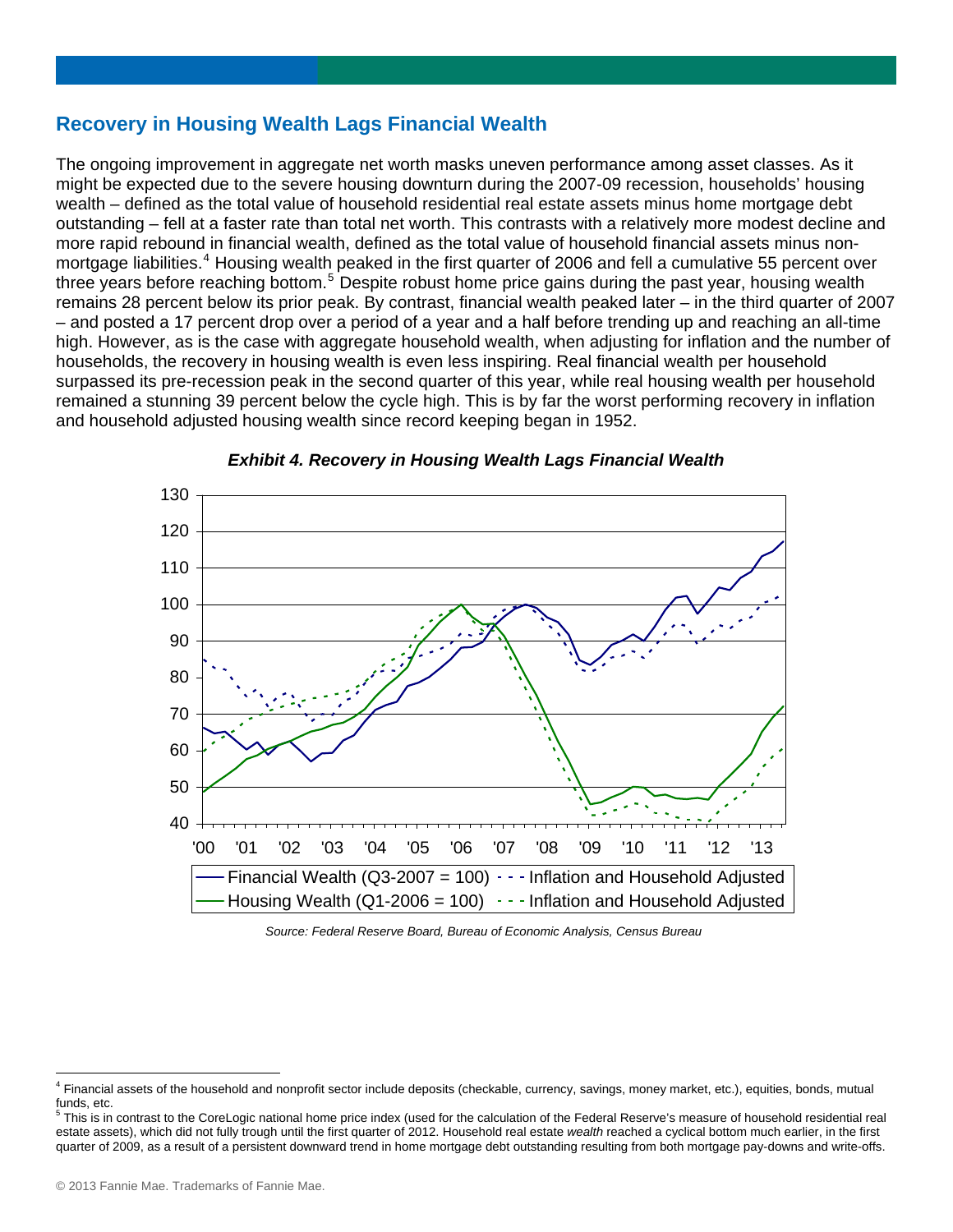# **Sluggish Housing Rebound Limits the Broader Economic Impact of Recent Wealth Gains**

The uneven recovery between housing and financial wealth has important implications for the distribution of wealth. Wealth is highly concentrated among the wealthiest households, and the composition of wealth varies significantly among households. Data from the 2010 Federal Reserve Survey of Consumer Finances (the most recent available) show that financial assets outside of traditional transaction accounts are not broadly held among households with below-median net worth.

#### *Exhibit 5. Less Wealthy Households Unlikely to Own Financial Assets Outside of Traditional Transaction Accounts*



Percent of Families Owning Financial Assets by Net Worth Percentile

 *Source: Federal Reserve Board Survey of Consumer Finances, 2010*

The very low share of below-median net worth households directly holding stocks or pooled investment funds suggests that the majority of households have not participated in the stock bull market that began in 2009 to the same degree as higher wealth households. Of all the households that held financial assets, the median value of the financial assets in 2010 held by those in the lowest 25<sup>th</sup> percentile and the 25<sup>th</sup> to 49.9<sup>th</sup> percentile in net worth was just \$1,100 and \$7,800, respectively. By contrast, the median value for the top 10 percentile was nearly \$900,000. The gap has likely widened substantially since then as the bull market has extended through this year.

While financial wealth, which has recovered relatively rapidly during the current cycle, is highly concentrated among wealthy households, housing wealth, which has lagged significantly in the current recovery, is much more broadly held among less wealthy households. Less than 3 percent of the lowest 25<sup>th</sup> percentile in net worth directly held stocks, but more than 20 percent of them owned a home. This suggests that less wealthy households, who have received little benefit from the rising stock market, have been disproportionately harmed by the sharp and prolonged downturn in the housing market and subsequent modest recovery.